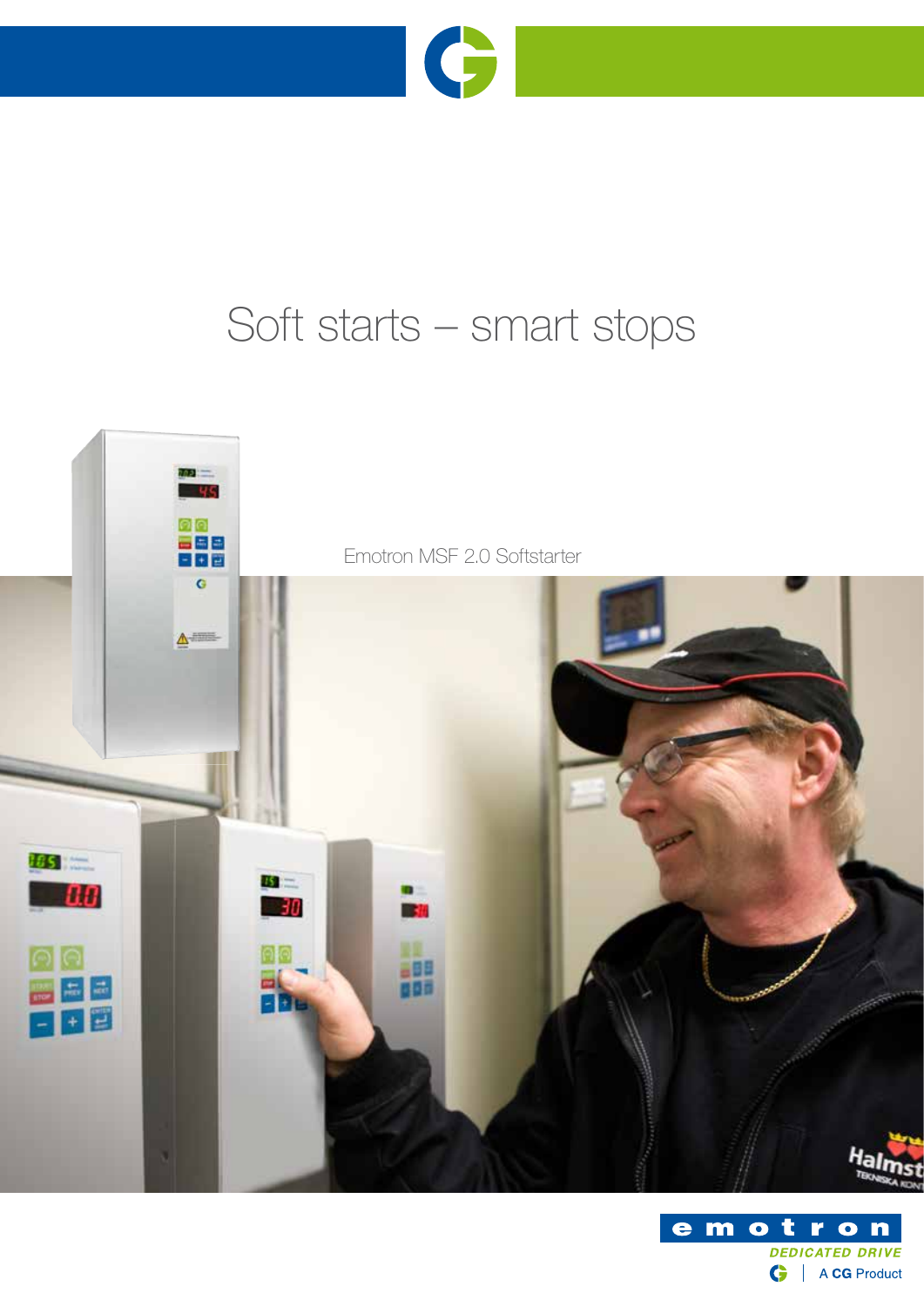

### More than just a soft start

Starting an electrical motor involves a number of challenges, such as high start currents and mechanical stress on equipment. This results in high energy, installation and maintenance costs. Emotron MSF handles this and a lot more. Start and stop sequences are optimized. Advanced braking techniques increase productivity. Built-in monitor functionality protects your process. Easy installation and set-up save time and money. A soft-starter beyond the ordinary!







Emotron MSF with torque control

*Emotron MSF offers efficient torque control that enables you to start more smoothly with constant acceleration.*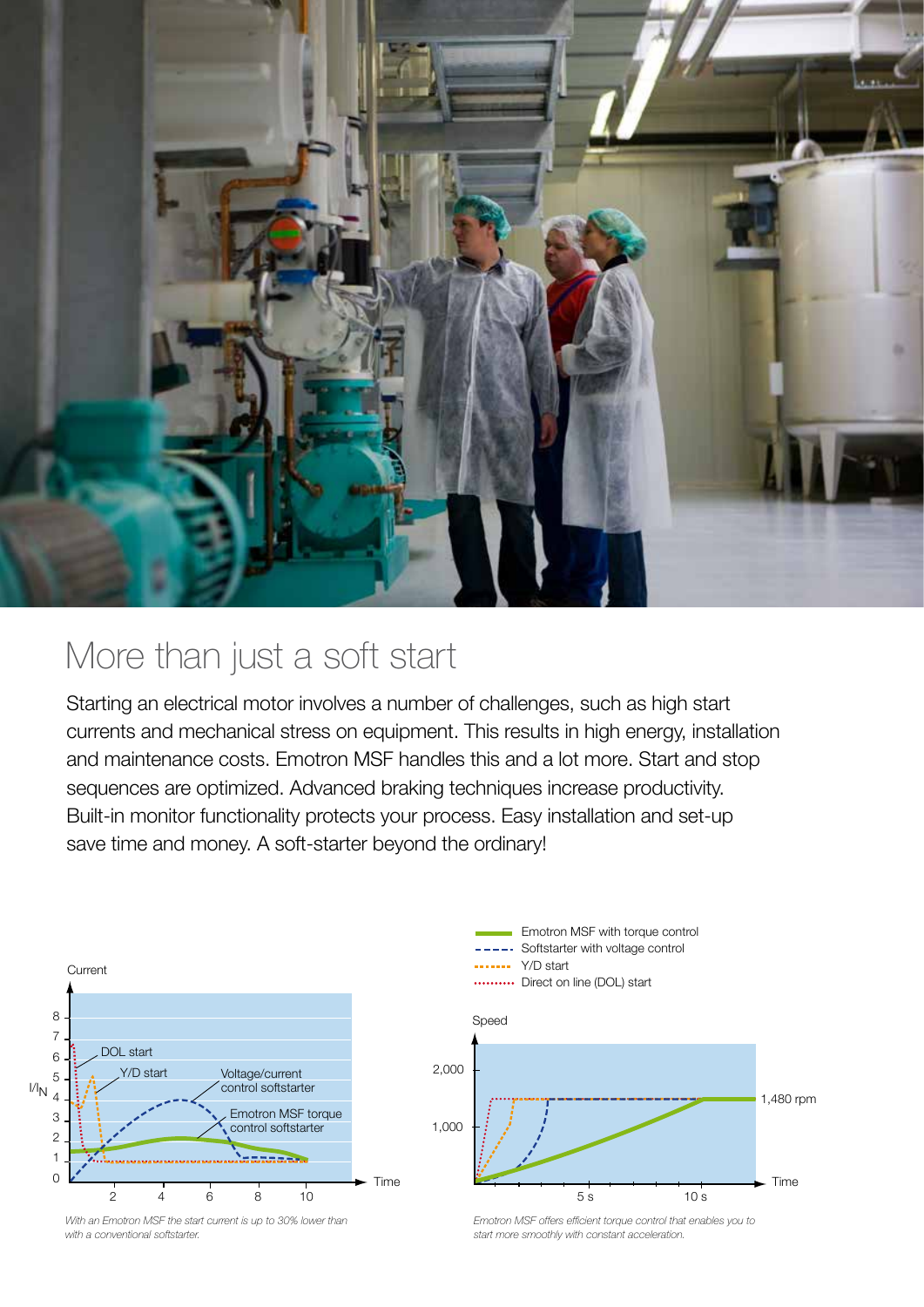#### Ultra-smooth starts reduce your costs

Conventional softstarters use a pre-defined voltage ramp to control the start. With Emotron MSF, the actual motor torque is continuously calculated and controlled according to the application requirements. This so called torque control ensures an ultra-smooth start with constant acceleration. The torque control means the start current is reduced even further by up to 30%. You can use smaller fuses and less expensive cables, and will thus benefit from lower installation and energy costs. The smooth starts also lead to less mechanical stress, improved process control and reduced maintenance costs.

### Controlled starts for efficiency and safety

Torque boost can be used to overcome initial torque peaks when starting, for example, a loaded crusher or mill. This will reduce mechanical stress as well as enhance efficiency in your process. Starting a fan which is rotating in the wrong direction due to a draught, will lead to high current peaks and mechanical stress and can result in blown fuses and breakdown. Emotron MSF gradually slows the motor to a complete stop before starting it in the right direction. Damage is prevented and mechanical vibrations are eliminated. The starting direction can be fully controlled, for example of a tunnel fan if there is a fire when controlling the direction of the air flow is critical for safety reasons. Emotron MSF offers full control without the need for an external PLC, thanks to two inputs for start left/right and built-in control of forward/ reverse contactors. You will benefit from simplified installation and reduced investment costs.

Protect your process and maximize efficiency The Emotron MSF softstarter has a built-in load monitor that protects your machine and process against costly downtime, equipment damage and break-down. It reacts immediately if a crusher is jammed, a pump is running dry, a compressor is idling, or a fan is operating inefficiently due to a blocked filter. This is achieved by constant viewing of the motor shaft power. Any deviation from your selected load levels will result in a warning or a quick but smooth stop. The actual load can be displayed via, for example, Profibus. The monitor can also be used to determine when a process is ready, for example, when the viscosity is right in a mixing process. You can rely on an efficient and reliable operation protected from damage and interruptions.

Smart stops with built-in braking functionality

The definition of a smart stop depends on your application. For a pump, the aim is to slowly decrease the flow to prevent mechanical stress on pipes and valves, while a saw often requires a quick stop for security or productivity reasons. The advanced braking techniques of Emotron MSF softstarters meets both challenges just as efficiently. When stopping a pump you can benefit from the same smart principle as when starting it – a linear stop using the torque control. You no longer risk water hammer and there is no need for costly equipment such as motor-controlled valves. When a quick stop is needed, the brake functionality of Emotron MSF eliminates the need for expensive and space-consuming external brakes and saves you both investment and maintenance costs. The built-in vector brake is used for handling low braking torque loads. The built-in reverse current brake efficienctly handles high inertia loads in, for example, crusher or mill operation. It's also the solution for band saws and saw applications where extremely short braking times are required.



*A built-in load monitor protects your process against damage and inefficiency by sending a warning or stopping the process at your chosen load levels.*



*The torque control ensures a linear stop that protects your pump from water hammer. No motor-controlled valves are required.*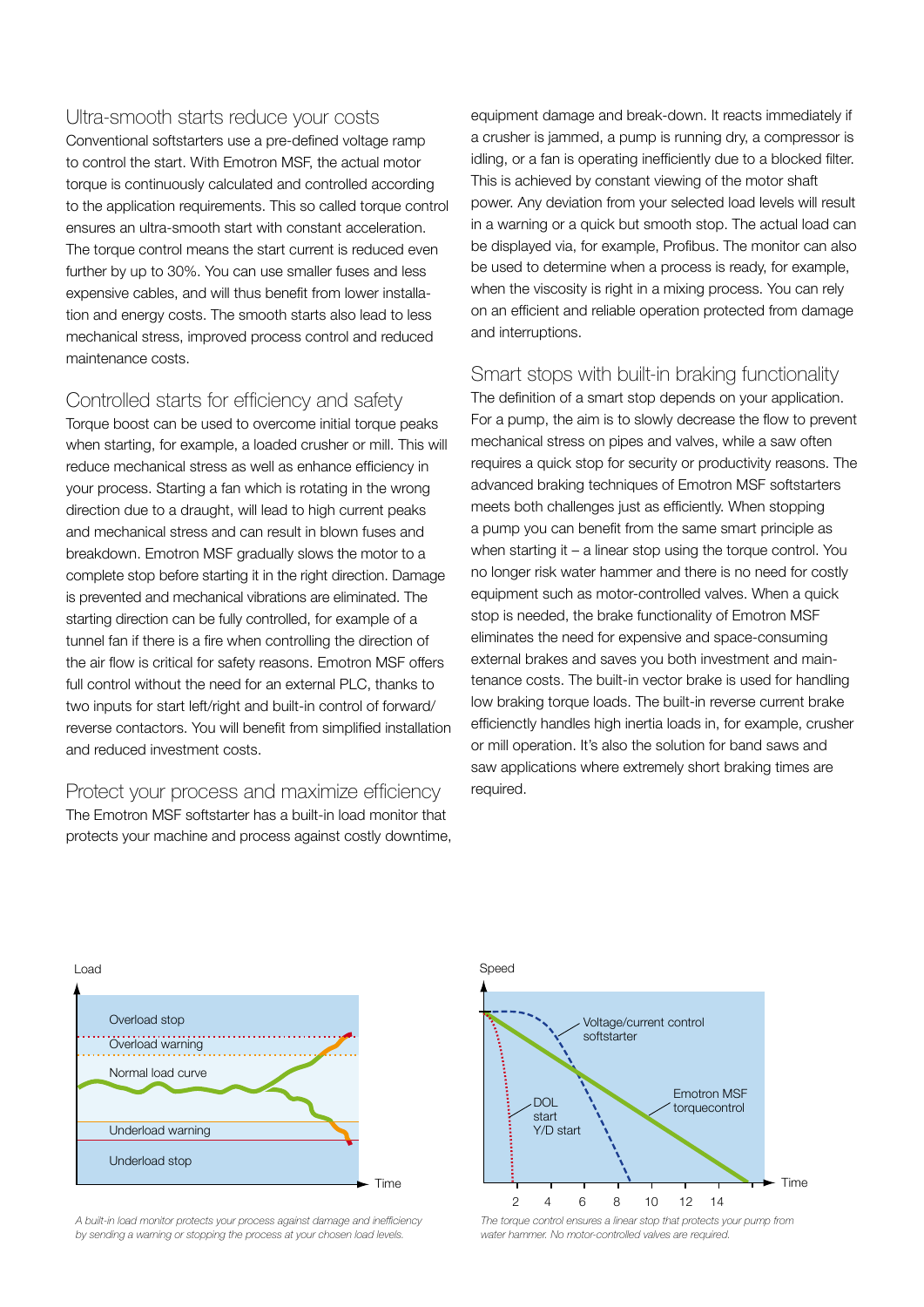



*Emotron MSF offers versatile communication options with, for example, a control room. Analogue, digital, serial and fieldbus communication are supported.*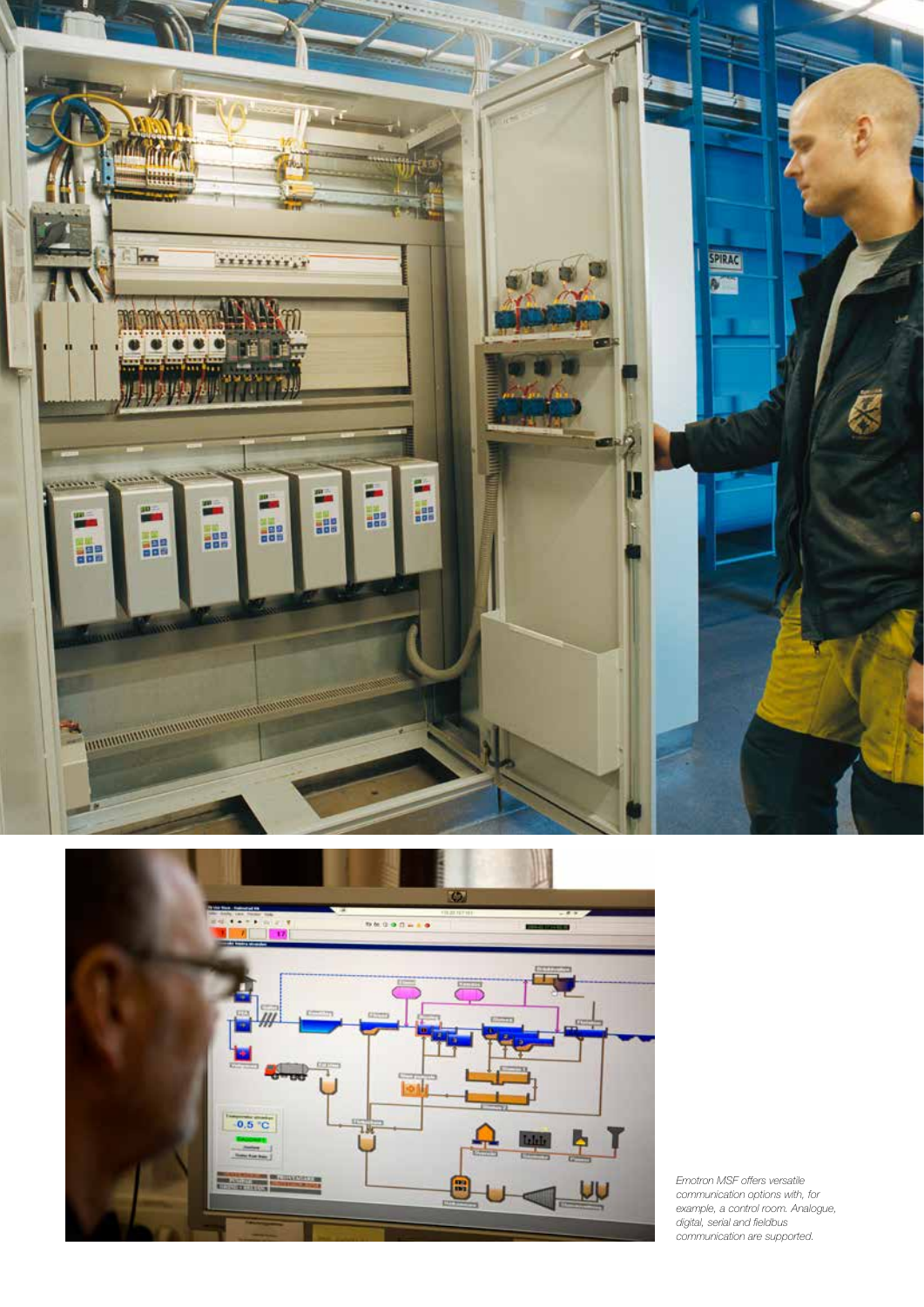## Easy to install and easy to use

Installation is quick and cost-efficient, since no additional equipment is required. Everything you need is included in the Emotron MSF unit. A number of options let you customize the Emotron MSF functionality and fully utilize the softstarter according to your needs.

#### Quick and cost-efficient installation

Installing an Emotron MSF unit is quick and cost-efficient. There is no need for any of the additional equipment usually required to complement soft starter functions – DC brakes, motor protection relays, mains failure relays, load monitors, meters, displays or switches. Everything you need is included in the Emotron MSF unit. Programming the settings according to your needs is also quick and easy.

#### Programmable inputs increase flexibility

Emotron MSF has four programmable inputs that offer great flexibility and extended functionality. For example, you can control the rotation direction of a fan by programming two inputs for start left and start right respectively. An external alarm signal can be connected to stop the motor if a problem occurs. An analogue sensor can be connected directly to the Emotron MSF to control start and stop levels of a pump. Installation is simplified and investment costs are reduced since no external PLC is required. Up to four different parameter sets can be selected via the programmable inputs.

#### Versatile communication options

In many applications, the softstarter is one of several control devices. To enable communication between these devices and with e.g. a control room, Emotron MSF provides versatile communication options:

- Fieldbus communication (Profibus, DeviceNet)
- Serial communication (RS232, RS485, Modbus)
- Analogue and digital outputs

Ethernet and other communication buses are available via a gateway unit.

Several process values and system parameters are available via the communication interfaces. These can be used in your control system to achieve optimal performance at minimal cost.

- Current
- Voltage
- Shaft power
- Energy consumption
- Power factor
- Shaft torque
- Operating time
- Motor thermal capacity

### External control panel

An external control panel is available as an option. It can be mounted on the front of a panel door or a control cabinet for remote control of the softstarter. Maximum distance between softstarter and external control panel is three metres.

#### Cable kit and cable entry box

An optional cable kit can be used together with the bypass function to facilitate connection of external current transformers. A cable entry box makes it possible to mount an Emotron MSF 017-085 using cable glands to attach the cables. Protection class is IP20.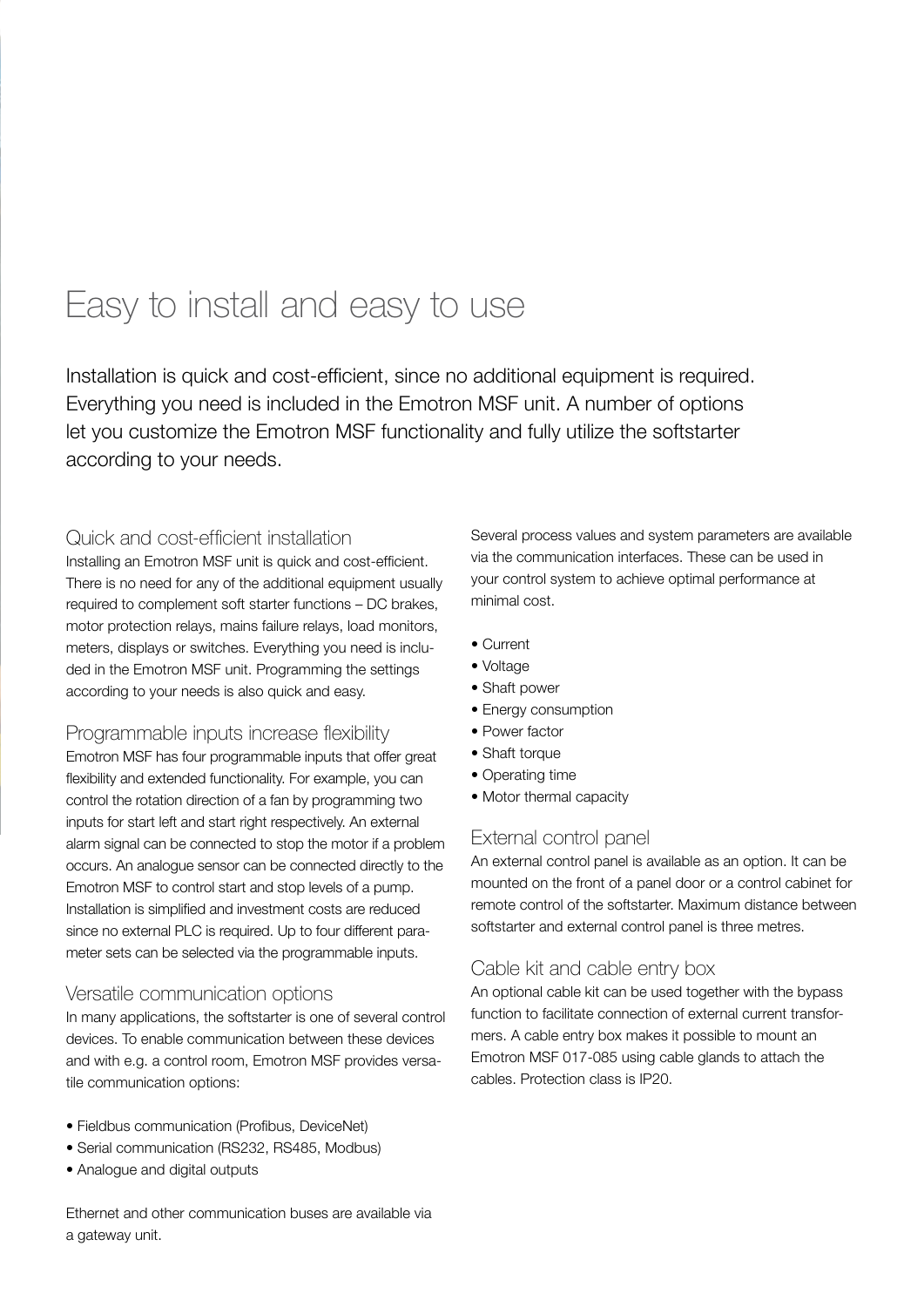









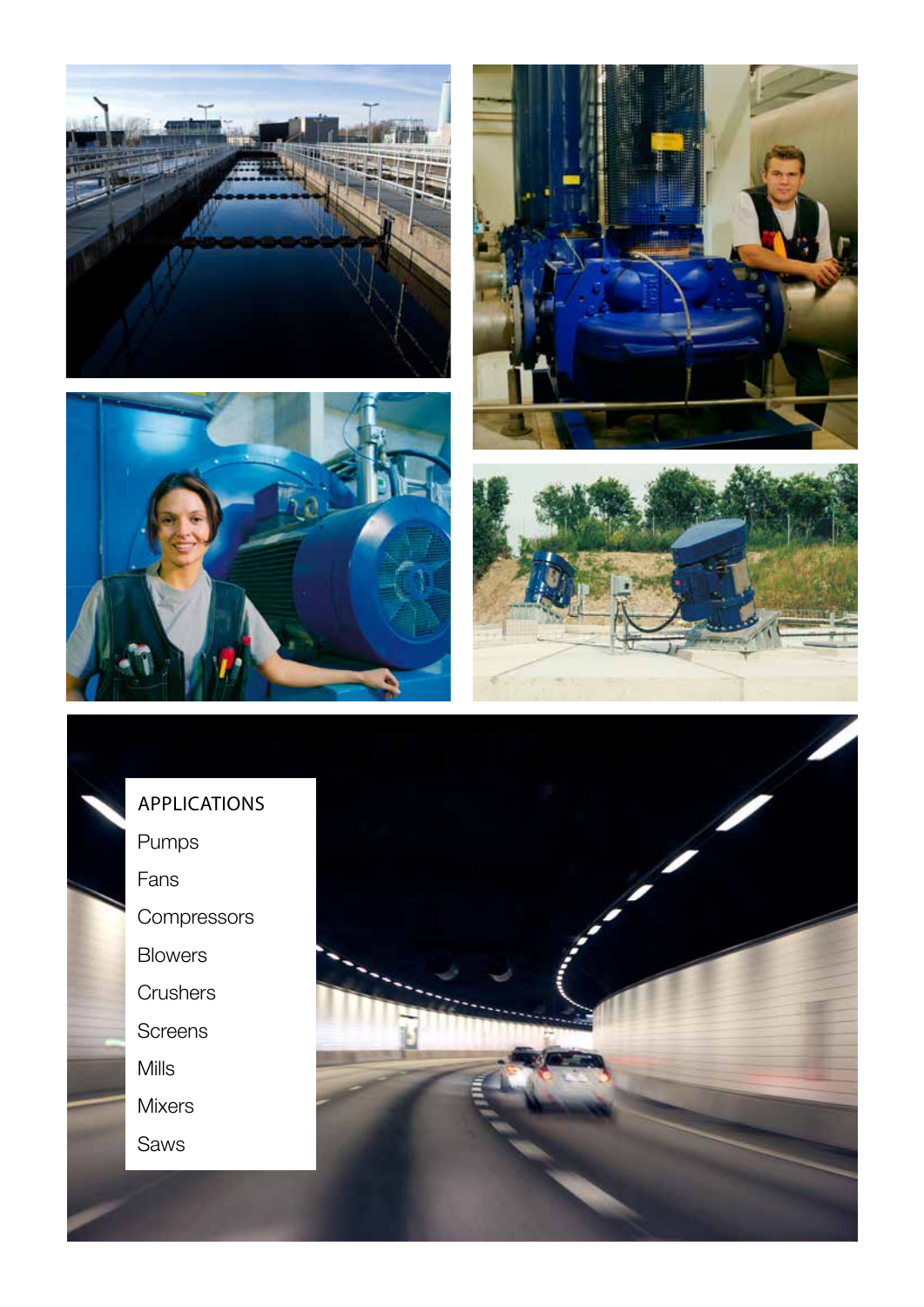# A wide range to suit your needs



#### TECHNICAL DATA

Emotron MSF 2.0 softstarters are available in the following range:

| Supply voltage   | 200 - 690 V, 3-phase         |
|------------------|------------------------------|
| Rated current    | $17 - 1,650$ A               |
| Rated power      | $7.5 - 1.600$ kW             |
| Protection class | IP20, NEMA 1 (up to 960 A)   |
|                  | IP00, NEMA 0 (up to 1,650 A) |
| Approvals        | CE. UL. GOST R               |

For further technical information, please see the Emotron MSF 2.0 data sheet.